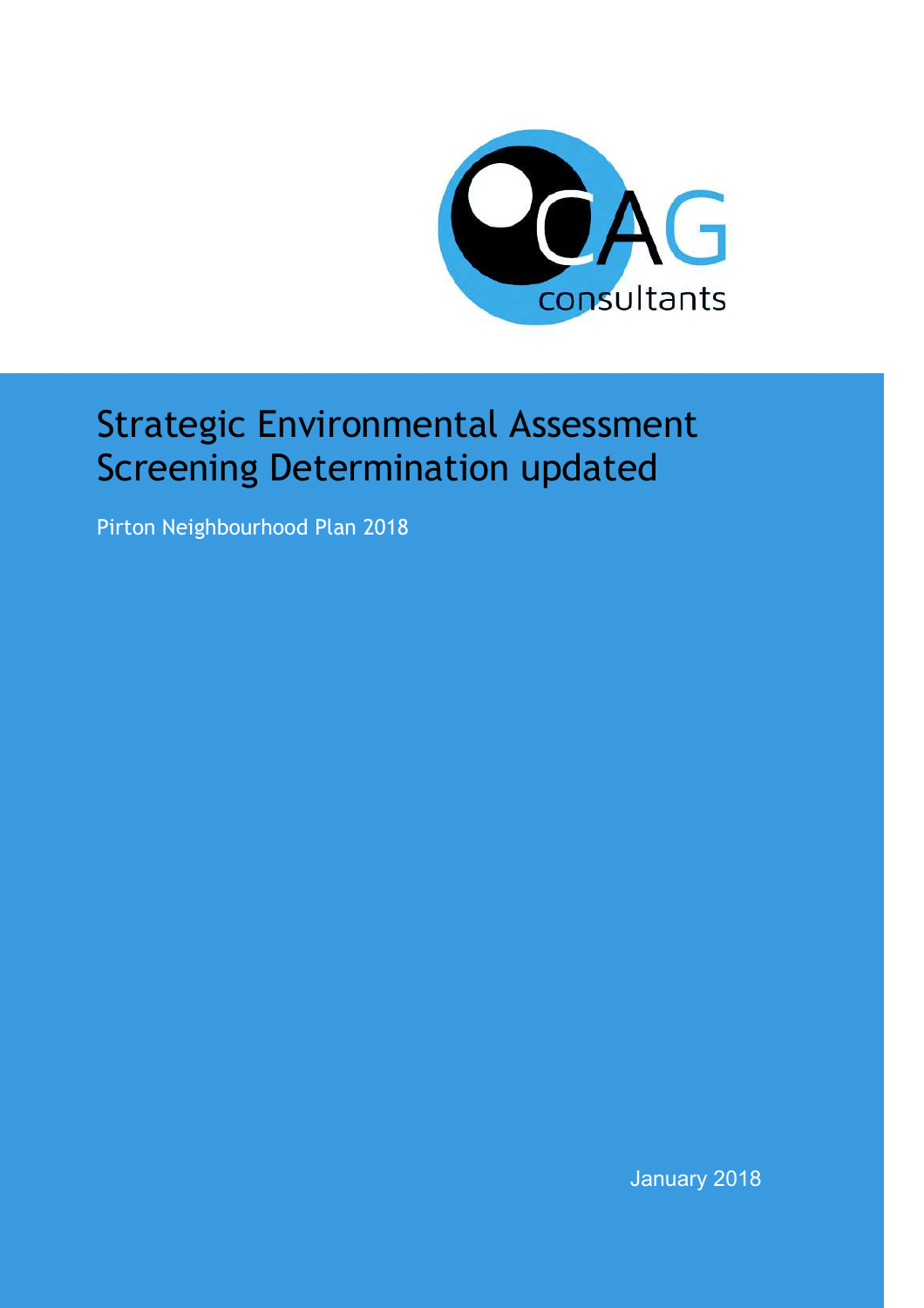#### North Herts District Council **Pirton Neighbourhood Plan Screening Determination updated to reflect 2018 Plan**

#### A report by **CAG Consultants**

January 2018

#### **Revision history**

| Version        | Date    | <b>Version summary</b> | <b>Approvals</b>                |
|----------------|---------|------------------------|---------------------------------|
| <b>RO</b>      | 10/1/18 | Updated version        | Principal author: Gerard Couper |
|                |         |                        | Approved by: Tim Maiden         |
| R <sub>1</sub> |         |                        | Approved by:                    |
| R <sub>2</sub> |         |                        | Approved by:                    |
| R <sub>3</sub> |         |                        | Approved by:                    |

CAG CONSULTANTS 150 Minories London EC3N 1LS Tel 020 8555 6126 Fax 020 7900 1868 hq@cagconsult.co.uk www.cagconsultants.co.uk

To contact CAG Consultants: For direct enquiries about this report: Gerard Couper Partner CAG Consultants 07866 361111 gc@cagconsult.co.uk

#### **CAG Consultants**

Founded in 1983, CAG Consultants is an independent, employee-owned co-operative. We provide support, research and analysis, policy advice and training in a wide range of fields relating to sustainable development and climate change. We have practitioners in stakeholder & community involvement, regeneration, evaluation, economics and regulatory affairs. We deliver high quality, innovative and thoughtful work for our clients, who include government departments, local authorities, public agencies, the NHS and regeneration and community planning partnerships across the UK. We pride ourselves on our strong ethical approach and our commitment to social justice and improving and protecting the environment.

CAG Consultants' Quality Management System is approved to the Quality Guild standard.



**QUALITY GUILD ACCREDITED COMPANY** 

For more information, see www.cagconsultants.co.uk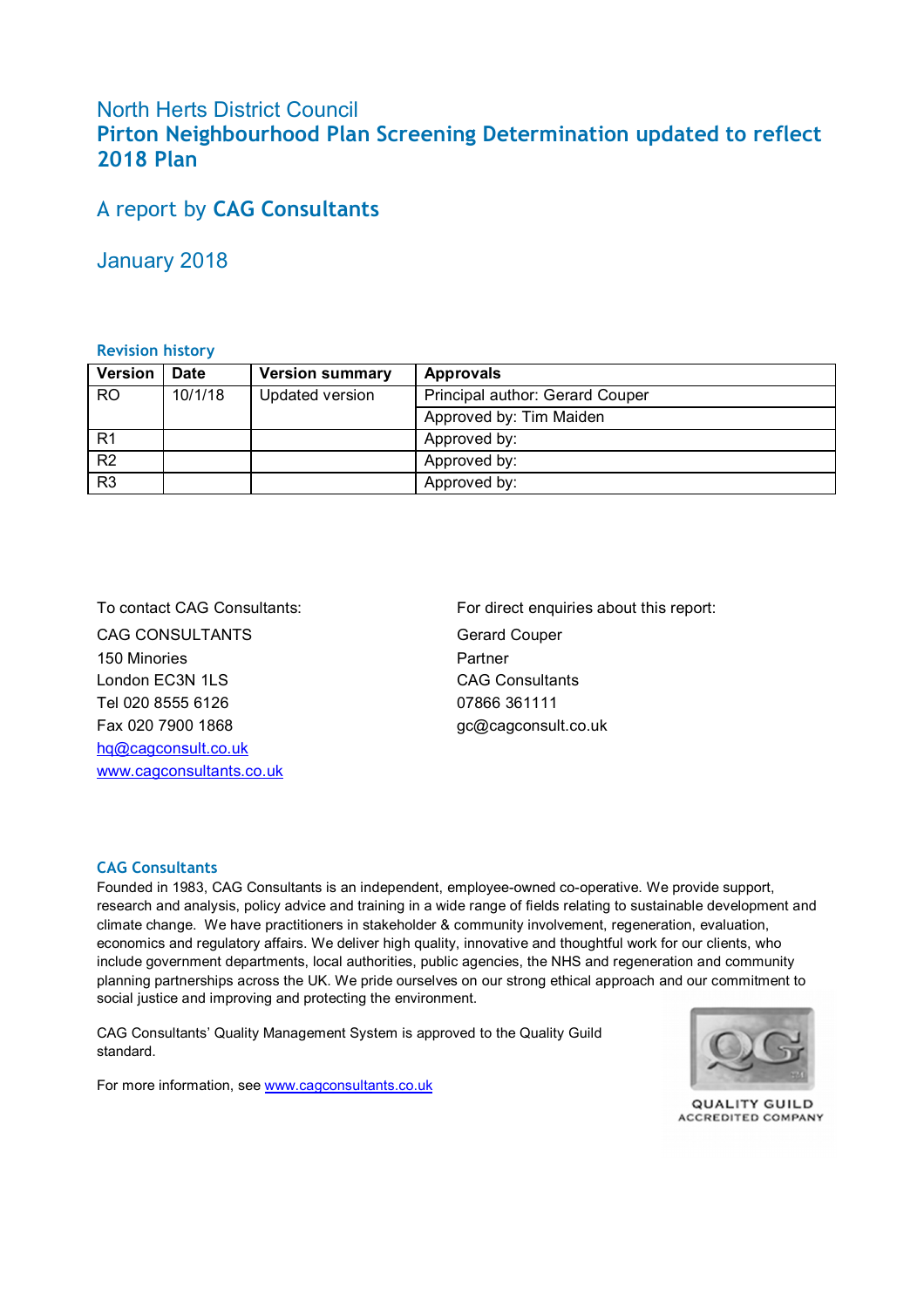# **Contents**

|    | Introduction                                               | 2 |
|----|------------------------------------------------------------|---|
| 2. | <b>Strategic Environmental Assessment context</b>          | 2 |
| 3. | Neighbourhood Plans and Strategic Environmental Assessment | 2 |
|    | 4. Pirton Neighbourhood Plan                               | 3 |
|    | 5. Screening assessment                                    | 4 |
|    | 6. Screening determination                                 | 6 |
|    |                                                            |   |
|    | Appendix 1: Update to reflect 2018 Plan                    |   |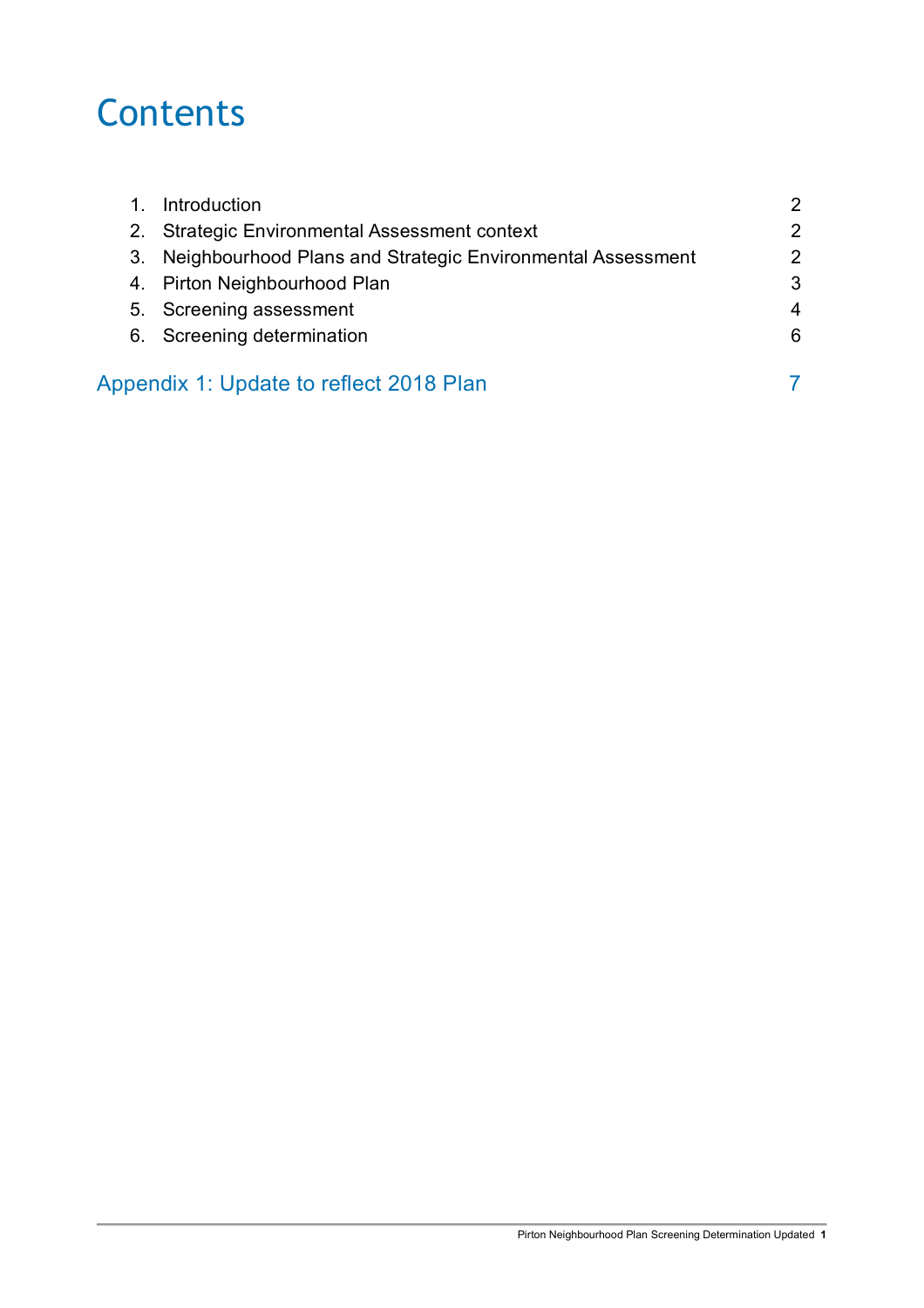### 1. Introduction

This report sets out a draft Screening Determination for the Pirton Neighbourhood Plan and has been prepared on behalf of North Hertfordshire District Council by CAG Consultants. The purpose of the screening is to assess if the Neighbourhood Plan will require a Strategic Environmental Assessment (SEA). More detail is given in the following sections on SEA and Neighbourhood Plans, and the Pirton Neighbourhood Plan specifically.

The assessment of the Pirton Neighbourhood Plan and the Draft Determination is included in sections 5 and 6.

This assessment was originally undertaken in April 2016. It has now been updated to reflect the final version of the Plan which includes the modification agreed with the Examiner at the Examination in Public. This update is included as Appendix 1.

## 2. Strategic Environmental Assessment context

European Union Directive 200142/EC requires a Strategic Environmental Assessment to be undertaken for certain types of plans or programmes that could have significant environmental effects. The Directive has been transposed into law for England and Wales in the Environmental Assessment of Plans and Programmes Regulations 2004 (the Regulations).

Under the Regulations, the responsible body is required to determine whether a plan covered by the Regulations is likely to have significant environmental effects, and therefore whether a SEA is required. This process is called screening, and is undertaken using a specified set of criteria (set out in Schedule 1 of the Regulations). The Regulations require that the results of this process are set out in an SEA Screening Determination (this document), which must be publicly available.

Before the responsible body makes a formal determination, there is a requirement to consult three statutory consultation bodies designated in the regulations (Historic England, the Environment Agency & Natural England) on whether an environmental assessment is required. This draft document has been produced to facilitate that consultation.

## 3. Neighbourhood Plans and Strategic Environmental Assessment

Planning Practice Guidance states<sup>1</sup> that "to decide whether a draft neighbourhood plan might have *significant environmental effects, it must be assessed (screened) at an early stage of the plan's preparation according to the requirements set out in regulation 9 of the Environmental Assessment of Plans and Programmes Regulations 2004"* .

The Guidance also suggests that *the "The local planning authority, as part of its duty to advise or assist, should consider putting in place processes to determine whether the proposed neighbourhood plan will require a strategic environmental assessment<sup>2</sup> ."* In this case North Hertfordshire District Council (NHDC) is providing assistance by undertaking the screening determination.

The Guidance notes particular circumstances which may require a SEA $3$ :

 1 Paragraph: 028 Reference ID: 11-028-20150209

<sup>2</sup> ibid

<sup>3</sup> Paragraph: 046 Reference ID: 11-046-20150209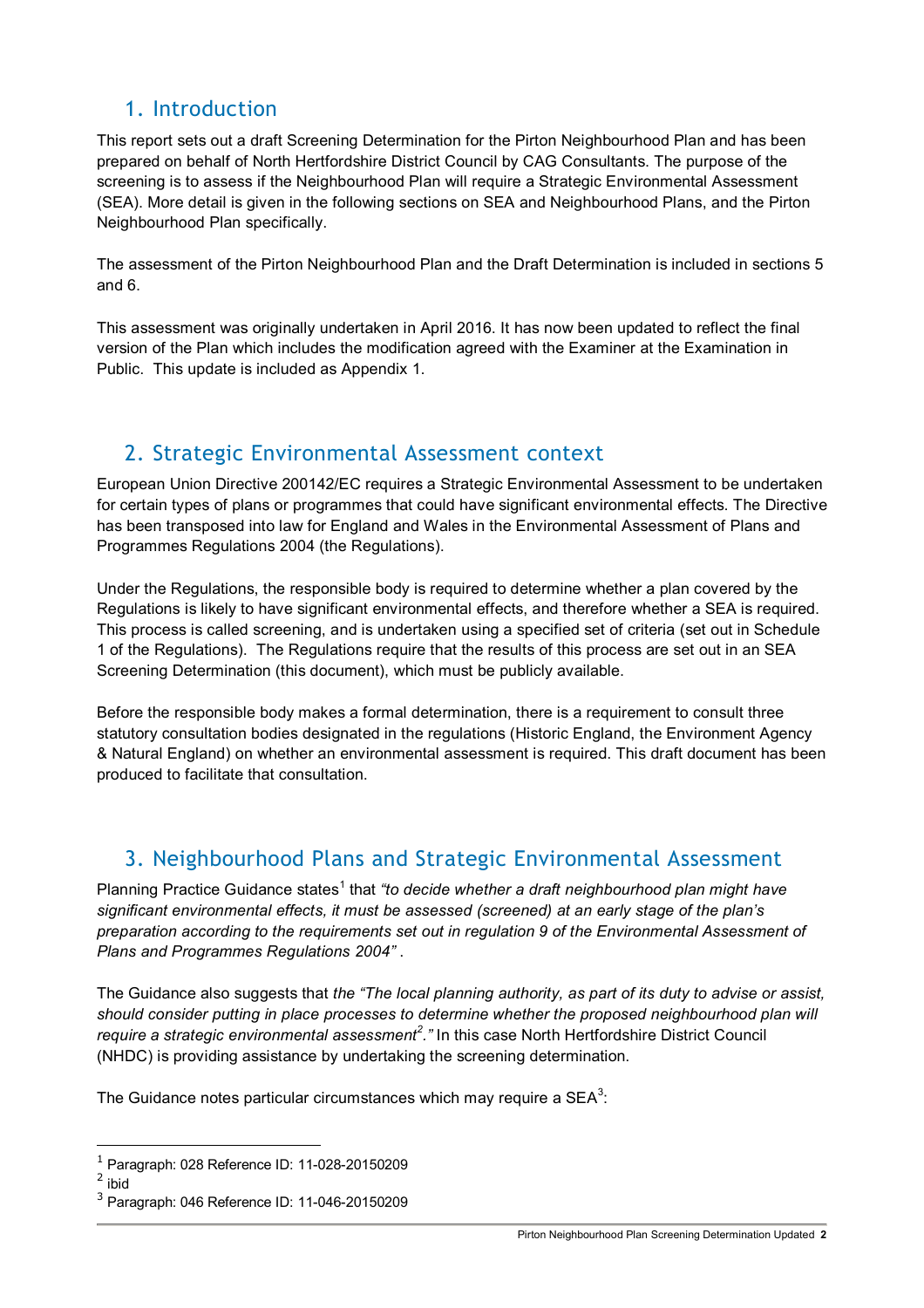*"A strategic environmental assessment may be required, for example, where:* 

- *a neighbourhood plan allocates sites for development*
- *the neighbourhood area contains sensitive natural or heritage assets that may be affected by the proposals in the plan*
- *the neighbourhood plan is likely to have significant environmental effects that have not already been considered and dealt with through a sustainability appraisal of the Local Plan".*

The Determination has taken account of the Guidance in reaching its conclusions, and it notes that the particular circumstances described above are encompassed by the criteria outlined in Schedule 1 of the Regulations.

### 4. Pirton Neighbourhood Plan

Pirton is a village of approximately 1300 people with more than 520 homes. The village is situated on the slopes of the Chiltern Hills and on the edge of the Chilterns Area of Outstanding Natural Beauty (AONB) within Pirton Parish. It is located in North Hertfordshire on the border with Bedfordshire.

A large part of Pirton Village is covered by Archaeological Alert Areas, as designated by Hertfordshire County Council working with NHDC. Pirton Parish has 55 listed buildings and four Scheduled Monuments, the majority within Pirton Village. Much of the village is designated as a conservation area.

The Neighbourhood Plan has been produced by the Qualifying Body, Pirton Parish Council (PPC), and covers the period 2011 to 2031. In July 2013 the PPC established the Pirton Neighbourhood Plan Steering Group (PNPSG) which has included Parish Council members and community volunteers. The Neighbourhood Plan area was designated in January 2014 and is shown in the map below.

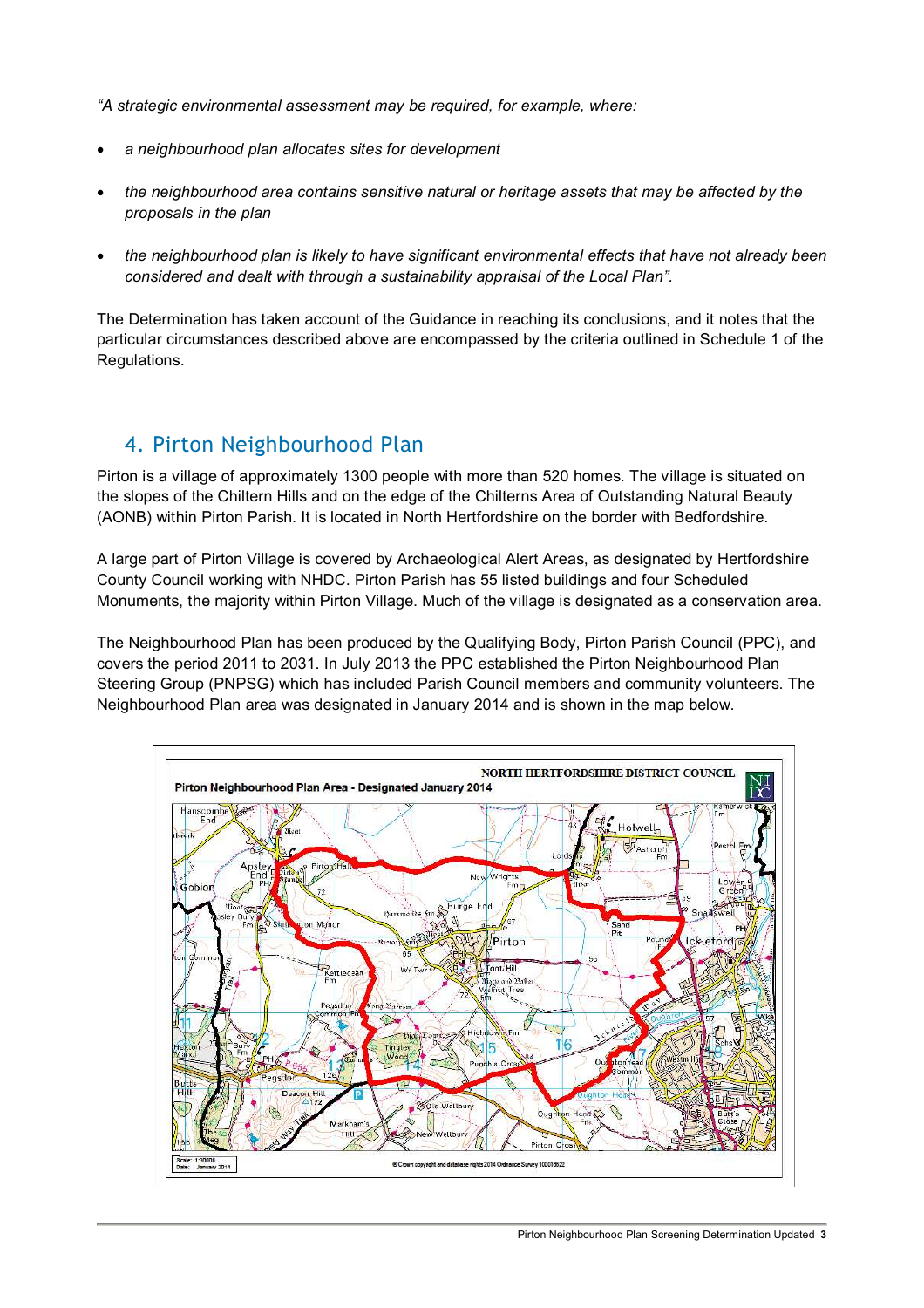The Plan is the result of consultation within the community through questionnaires and informal open consultation events. It has also involved liaison with statutory bodies such as Historic England and Natural England and dialogue between the NHDC and the wider community, either through direct communication or through the Pirton Neighbourhood Plan dedicated web site and Facebook pages.

The Plan does not include proposals for housing or other development. Its overall approach is to support appropriate development which protects the character of the village and the environment. The Plan objectives $4$  are shown in the box below.

- Mixed housing growth that encompasses the needs of all ages and social strata with an emphasis on young families, elderly downsizers and affordable homes.
- Sensitive and intelligent development in accordance with the existing character of Pirton village and Parish, including its greenery, wildlife habitats, its built and archaeological heritage and connectivity to the countryside.
- Pirton Parish remains a safe place to live, including pedestrian and vehicle safety on our narrow roads.
- Protection and enhancement of the local landscape and biodiversity of the Parish of Pirton including the Chilterns Area of Outstanding Natural Beauty.
- Protection and enhancement of Pirton's rich heritage.
- Maintain separation from other centres of population.
- Maintain, and where possible enhance the distinctive views on entering and leaving Pirton Village, and within the village itself.
- Protect important green and open spaces within Pirton Village and Pirton Parish and establish new green and open spaces within new developments.
- Support, maintain and develop community facilities for the benefit of all residents and the business community.
- Support the rural economy and facilitate and increase the opportunity to work in Pirton and for others to enjoy the opportunities for recreation and improving health and well-being

#### 5. Screening assessment

As noted above, the Regulations specify a set of criteria which must be used to assess whether any plan covered by the Regulation is likely to have a significant environmental effect and therefore require a SEA. The table below considers each of these criteria in turn.

| Criteria for determining the likely<br>significance of effects                                                                                                                                                       | Likely to<br>have<br>significant<br>effects? | <b>Justification for assessment</b>                                                                                                                                                                                                                                                             |
|----------------------------------------------------------------------------------------------------------------------------------------------------------------------------------------------------------------------|----------------------------------------------|-------------------------------------------------------------------------------------------------------------------------------------------------------------------------------------------------------------------------------------------------------------------------------------------------|
| 1 (a) the degree to which the plan or<br>programme sets a framework for projects and<br>other activities, either with regard to the<br>location, nature, size and operating conditions<br>or by allocating resources | No                                           | The framework for development in<br>Pirton is currently set by the saved<br>policies of the existing North<br>Hertfordshire Local Plan and the<br>NPPF. A new Local Plan is currently<br>being developed, with adoption<br>timetabled for March 2018. The<br>Pirton Neighbourhood Plan does not |

#### Table 1: Assessment of likelihood of significant effects on the environment

 $\overline{a}$ <sup>4</sup> Draft Plan page 12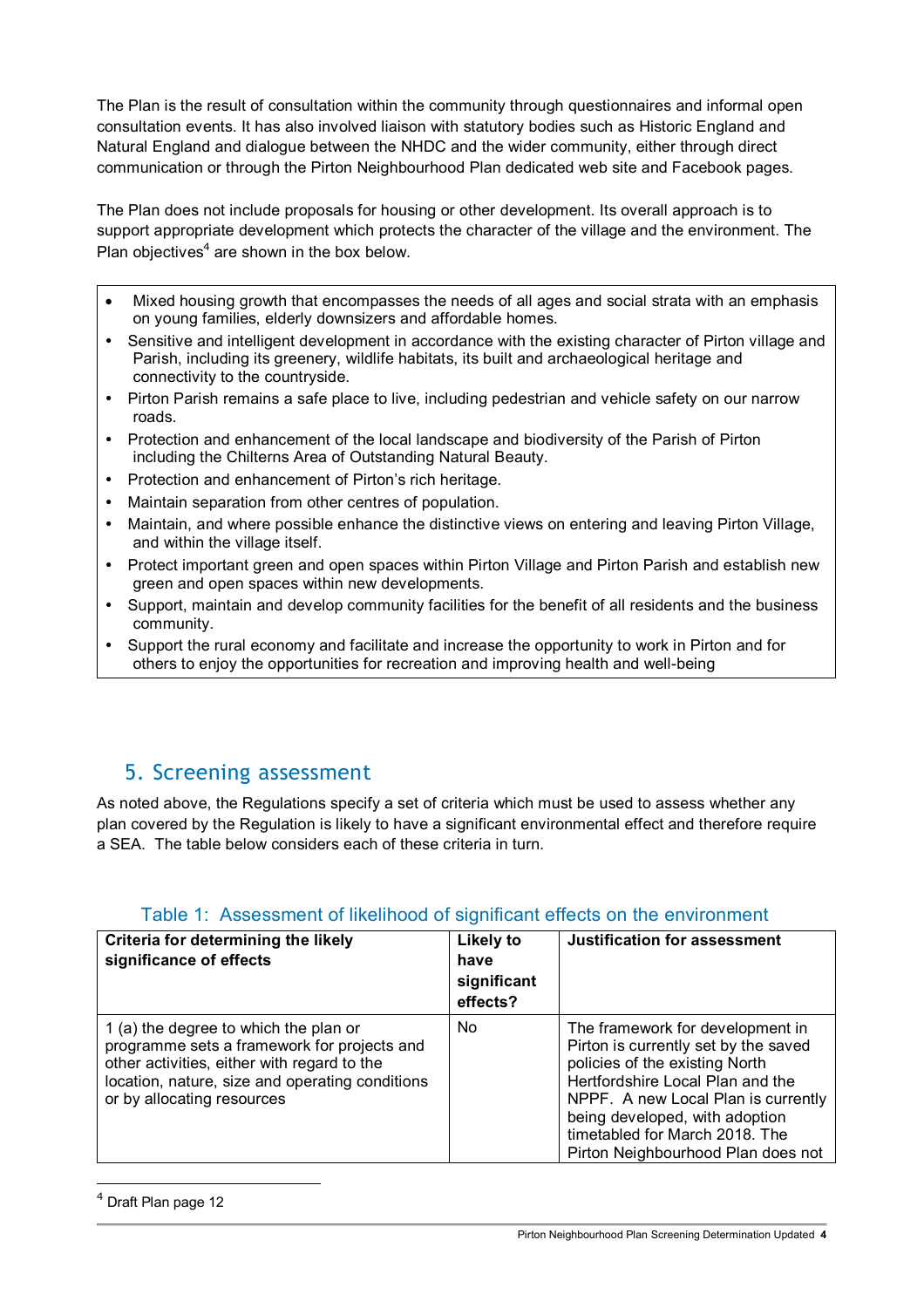|                                                                                                                                                                                                                            |           | include site allocations or provide for<br>any other projects which are likely to<br>have significant effects.                                                                                                                                                                                                                                                                                                                                                                                                           |
|----------------------------------------------------------------------------------------------------------------------------------------------------------------------------------------------------------------------------|-----------|--------------------------------------------------------------------------------------------------------------------------------------------------------------------------------------------------------------------------------------------------------------------------------------------------------------------------------------------------------------------------------------------------------------------------------------------------------------------------------------------------------------------------|
| 1 (b) the degree to which the plan or<br>programme influences other plans or<br>programmes including those in a hierarchy.                                                                                                 | <b>No</b> | A Neighbourhood Plan is at the<br>bottom of the planning hierarchy and<br>must be in conformity with the Local<br>Plan.                                                                                                                                                                                                                                                                                                                                                                                                  |
| 1 (c) the relevance of the plan or programme<br>for the integration of environmental<br>considerations in particular with a view to<br>promoting sustainable development                                                   | <b>No</b> | The Plan focuses on protecting the<br>quality of the village and its<br>environment, particularly in the case<br>of any development of any<br>development which arises out of the<br>existing District planning framework<br>or the developing new Local Plan<br>(which has been subject to<br>sustainability appraisal at all stages).<br>It is considered that the<br>Neighbourhood Plan's likely impact<br>will be to have a positive effect on<br>the environment by providing an<br>additional layer of protection. |
| 1(d) environmental problems relevant to the<br>plan                                                                                                                                                                        | No        | None have been identified                                                                                                                                                                                                                                                                                                                                                                                                                                                                                                |
| 1 (e) the relevance of the plan or programme<br>for the implementation of community legislation<br>on the environment (e.g. plans and<br>programmes linked to waste management or<br>water protection)                     | <b>No</b> | The Plan will be in conformity with<br>the saved Local Plan Polices, the<br>NPPF and the emerging Local Plan<br>which have taken account of existing<br>European and National legislation<br>for environmental protection. As<br>noted above it is likely to have a<br>positive effect by assisting with<br>improving environmental protection.                                                                                                                                                                          |
| 2 (a) the probability, duration, frequency and<br>reversibility of the effects                                                                                                                                             | <b>No</b> | No significant effects have been<br>identified                                                                                                                                                                                                                                                                                                                                                                                                                                                                           |
| 2 (b) the cumulative nature of the effects                                                                                                                                                                                 | <b>No</b> | No significant effects have been<br>identified                                                                                                                                                                                                                                                                                                                                                                                                                                                                           |
| 2 (c) the trans-boundary nature of the effects                                                                                                                                                                             | No        | No significant effects have been<br>identified                                                                                                                                                                                                                                                                                                                                                                                                                                                                           |
| 2 (d) the risks to human health or the<br>environment (e.g. due to accidents)                                                                                                                                              | <b>No</b> | No significant effects have been<br>identified                                                                                                                                                                                                                                                                                                                                                                                                                                                                           |
| 2 (e) the magnitude and spatial extent of the<br>effects (geographical area and size of the<br>population likely to be affected)                                                                                           | No.       | No significant effects have been<br>identified                                                                                                                                                                                                                                                                                                                                                                                                                                                                           |
| 2 (f) the value and vulnerability of the area<br>likely to be affected due to:<br>(i) special natural characteristics or cultural<br>heritage<br>(ii) exceeded environmental quality standards<br>(iii) intensive land-use | <b>No</b> | The neighbourhood area does<br>contain sensitive features,<br>particularly heritage features as<br>noted above but there are no<br>proposals in the Plan which are<br>likely to have significant<br>environmental effects on these<br>features. In fact, key Plan policies<br>are designed to protect these<br>features. A detailed and thorough<br>Character Assessment for the area<br>has been produced and published<br>alongside the Neighbourhood Plan.                                                            |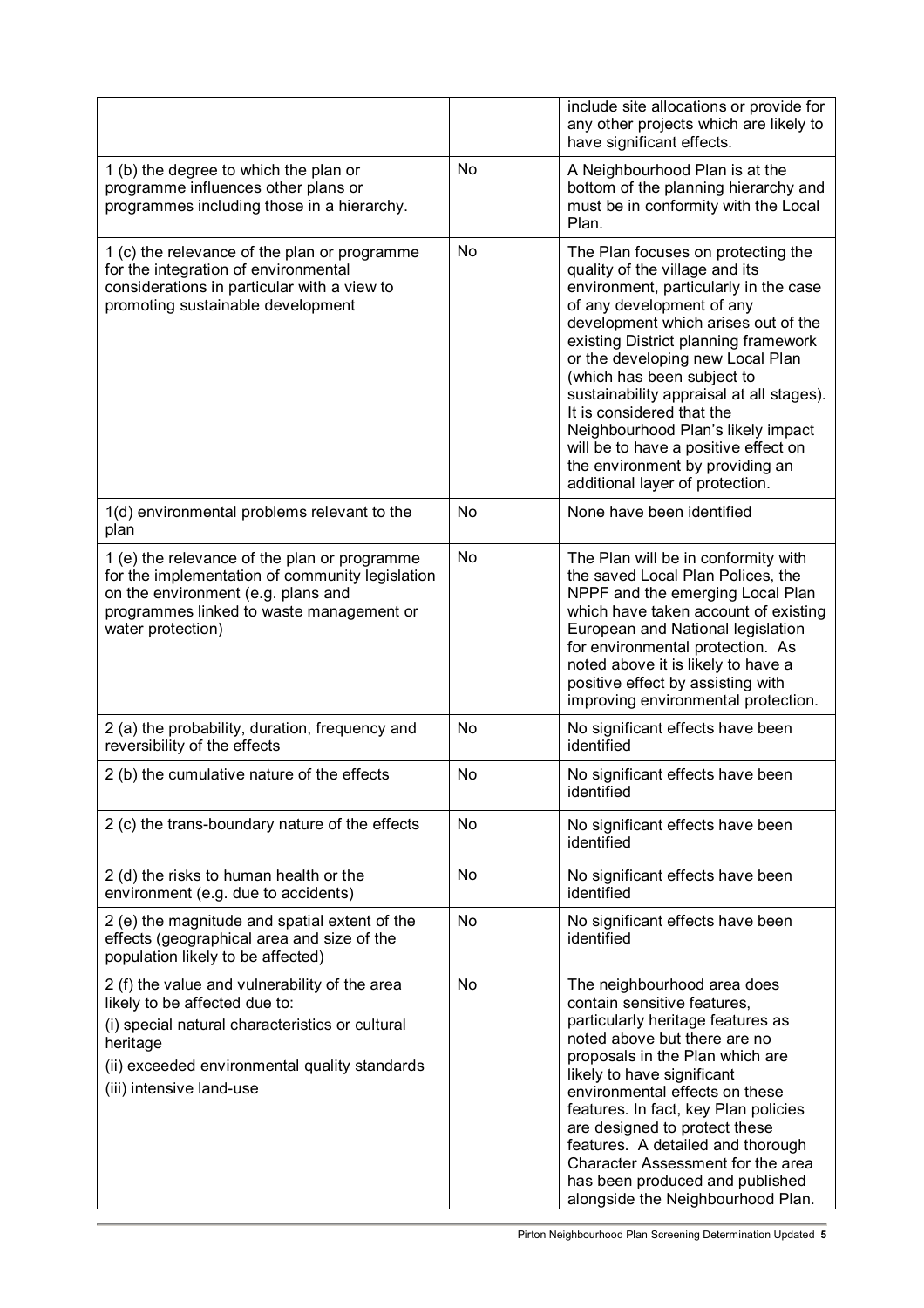|                                                                                                                               |     | The following specific policies                                                                                                                                                                                                                                                                                                                               |
|-------------------------------------------------------------------------------------------------------------------------------|-----|---------------------------------------------------------------------------------------------------------------------------------------------------------------------------------------------------------------------------------------------------------------------------------------------------------------------------------------------------------------|
|                                                                                                                               |     | protect sensitive features:                                                                                                                                                                                                                                                                                                                                   |
|                                                                                                                               |     | PNP5 Hedgerows and Trees                                                                                                                                                                                                                                                                                                                                      |
|                                                                                                                               |     | PNP6 Local Green Spaces and<br>Open Spaces                                                                                                                                                                                                                                                                                                                    |
|                                                                                                                               |     | <b>PNP7 Wildlife</b>                                                                                                                                                                                                                                                                                                                                          |
|                                                                                                                               |     | PNP8 Heritage Assets and<br>$\bullet$<br>Archaeological Heritage                                                                                                                                                                                                                                                                                              |
|                                                                                                                               |     | PNP9 Key Views and Vistas                                                                                                                                                                                                                                                                                                                                     |
| 2 (g) the effects on areas or landscapes which<br>have a recognised national, community or<br>international protection status | No. | As noted above Pirton is located on<br>the edge of the Chilterns AONB. Any<br>effects are likely to be positive. The<br>views of the AONB from the village<br>will be protected by policy PNP9.                                                                                                                                                               |
|                                                                                                                               |     | As also discussed above, any other<br>effects are also likely to be positive.<br>The Habitats Regulation<br>Assessment screening report<br>produced by NHDC in February<br>2013 concluded that in combination,<br>there is not likely to be any<br>significant combined impact on<br>European sites from any plans or<br>projects developed for the District. |

## 6. Screening determination

In summary, it is concluded that the Pirton Neighbourhood Plan is not likely to have significant environmental effects and therefore a SEA is not required. The principal reasons for this conclusion are:

- No sites are allocated for development in the Plan.
- The Plan focuses on protecting the quality of the village and its environment, particularly in the case of any development which arises out of the existing District planning framework or the developing new Local Plan. It is considered that the Neighbourhood Plan's likely impact will be to have a positive effect on the environment by providing an additional layer of protection.
- The neighbourhood area does contain sensitive features, particularly heritage features as noted above but there are no proposals in the Plan which are likely to have significant environmental effects on these features. In fact, as already noted, key plan policies are designed to protect these features, and the Plan is supported by a comprehensive Village Character Assessment.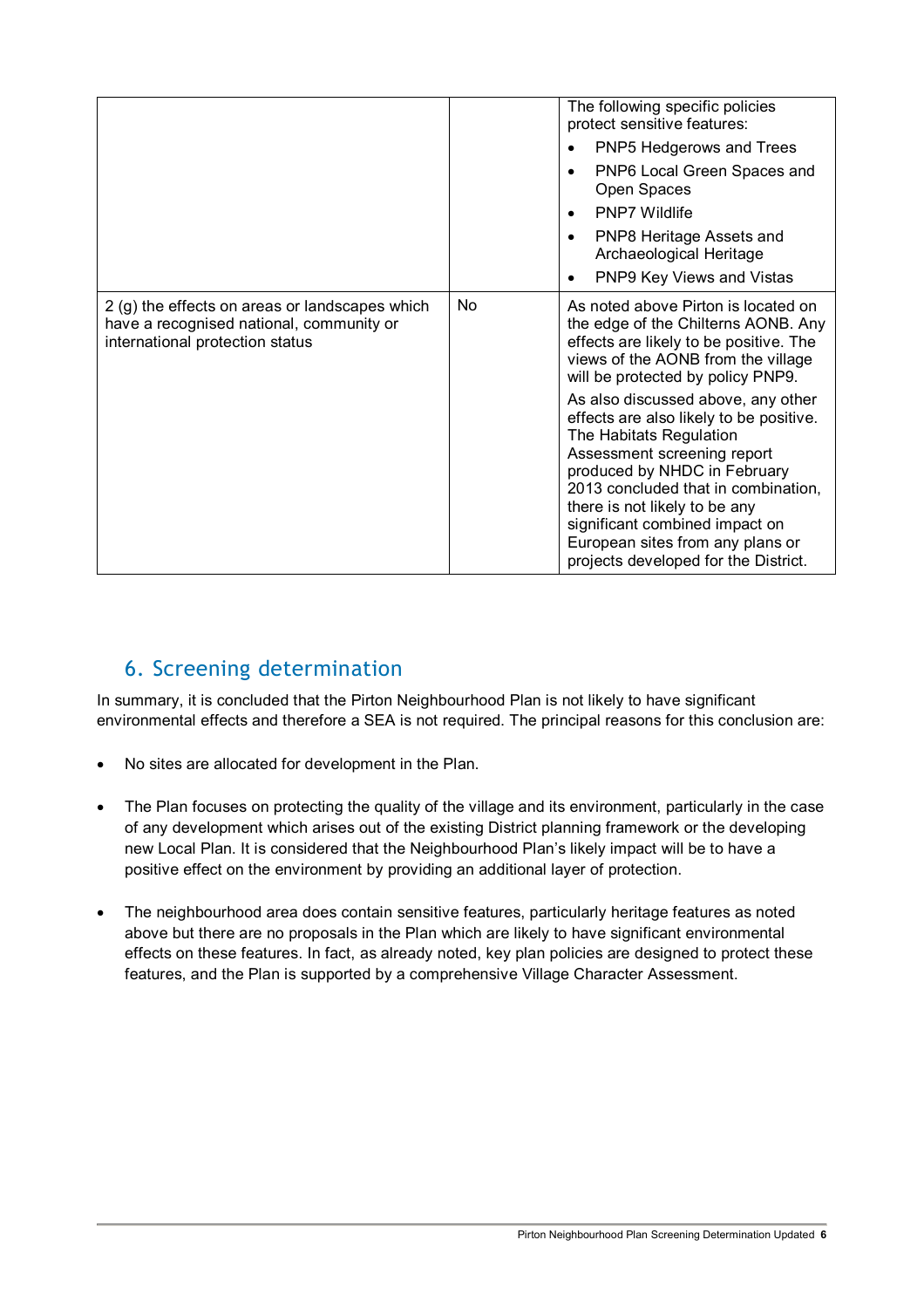# Appendix 1: Update to reflect 2018 Plan

This Appendix updates the preceding document to reflect the changes made to the Plan since the screening report was produced. These include the changes agreed at the Examination in Public (EIP). The effect of the changes on the judgement made are outlined in the table below. None of the changes made to policies have required any change to the screening determination made in section 6 above.

#### Table 2: Assessment of likelihood of significant effects on the environment (updated to reflect 2018 Plan)

| Criteria for determining the likely<br>significance of effects                                                                                                                                                          | Likely to<br>have<br>significant<br>effects? | <b>Justification for assessment</b>                                                                                                                                                                                                                                                                                                                                                                         | Effect of the changes made to the Plan on<br>this judgement                                                                                                                                                                                   |
|-------------------------------------------------------------------------------------------------------------------------------------------------------------------------------------------------------------------------|----------------------------------------------|-------------------------------------------------------------------------------------------------------------------------------------------------------------------------------------------------------------------------------------------------------------------------------------------------------------------------------------------------------------------------------------------------------------|-----------------------------------------------------------------------------------------------------------------------------------------------------------------------------------------------------------------------------------------------|
| 1 (a) the degree to which the plan<br>or programme sets a framework for<br>projects and other activities, either<br>with regard to the location, nature,<br>size and operating conditions or by<br>allocating resources | <b>No</b>                                    | The framework for development in Pirton is<br>currently set by the saved policies of the<br>existing North Hertfordshire Local Plan and the<br>NPPF. A new Local Plan is currently being<br>developed, with adoption timetabled for March<br>2018. The Pirton Neighbourhood Plan does not<br>include site allocations or provide for any other<br>projects which are likely to have significant<br>effects. | None – the changes made do not include any<br>site allocations or provide for projects which<br>are likely to have significant effects.<br>The new Local Plan examination is currently<br>in progress.                                        |
| 1 (b) the degree to which the plan<br>or programme influences other<br>plans or programmes including<br>those in a hierarchy.                                                                                           | <b>No</b>                                    | A Neighbourhood Plan is at the bottom of the<br>planning hierarchy and must be in conformity<br>with the Local Plan.                                                                                                                                                                                                                                                                                        | None                                                                                                                                                                                                                                          |
| 1 (c) the relevance of the plan or<br>programme for the integration of<br>environmental considerations in<br>particular with a view to promoting<br>sustainable development                                             | <b>No</b>                                    | The Plan focuses on protecting the quality of<br>the village and its environment, particularly in<br>the case of any development of any<br>development which arises out of the existing<br>District planning framework or the developing<br>new Local Plan (which has been subject to<br>sustainability appraisal at all stages). It is<br>considered that the Neighbourhood Plan's likely                  | The changes strengthen this judgement, as<br>some of the changes made (for example<br>changes to Policy PNP 7) are likely to<br>improve the effectiveness of the policies in<br>protecting the quality of the village and its<br>environment. |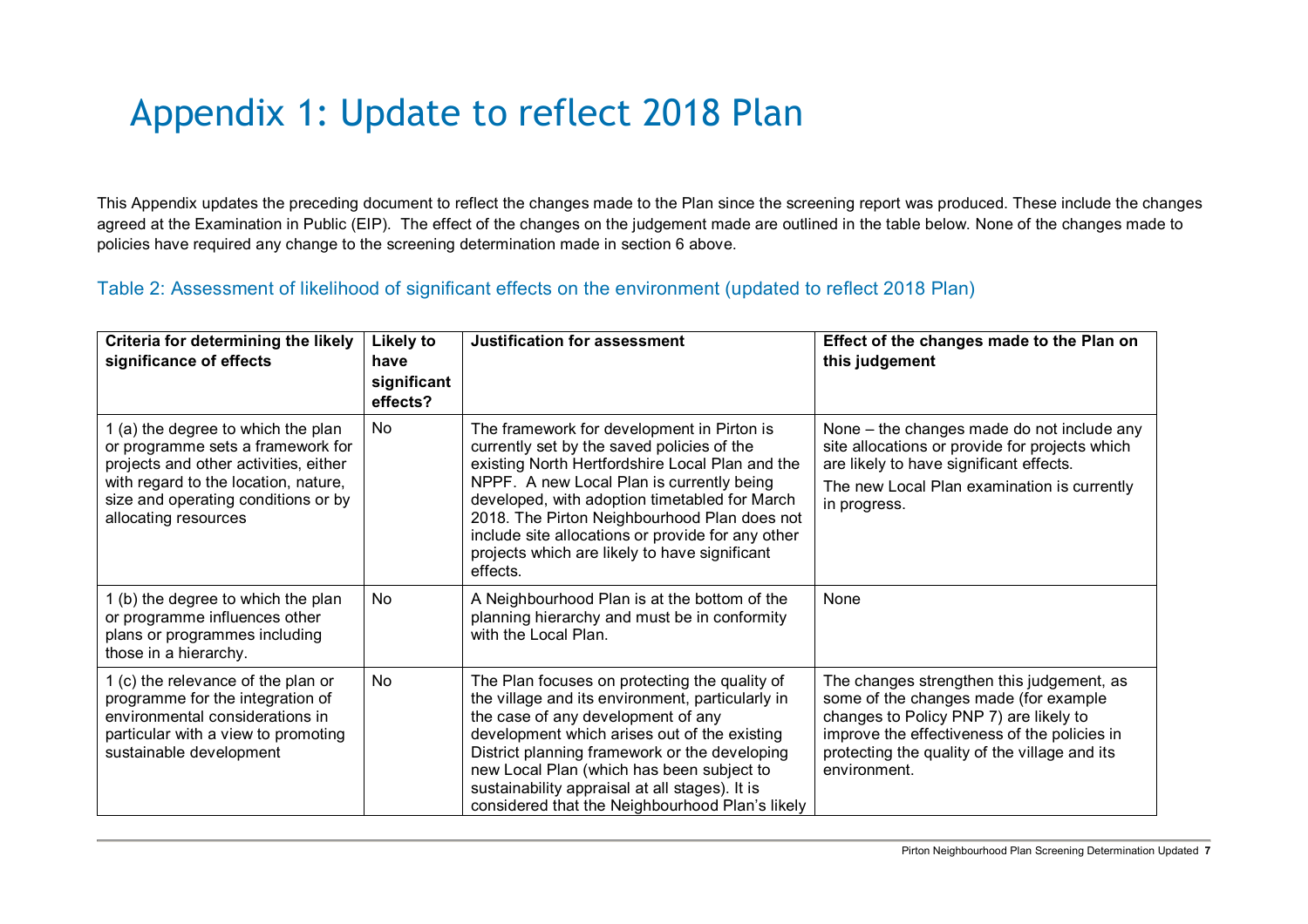|                                                                                                                                                                                                           |           | impact will be to have a positive effect on the<br>environment by providing an additional layer of<br>protection.                                                                                                                                                                                                                                 |                                                                                                                                                                                                             |
|-----------------------------------------------------------------------------------------------------------------------------------------------------------------------------------------------------------|-----------|---------------------------------------------------------------------------------------------------------------------------------------------------------------------------------------------------------------------------------------------------------------------------------------------------------------------------------------------------|-------------------------------------------------------------------------------------------------------------------------------------------------------------------------------------------------------------|
| 1(d) environmental problems<br>relevant to the plan                                                                                                                                                       | <b>No</b> | None have been identified                                                                                                                                                                                                                                                                                                                         | None                                                                                                                                                                                                        |
| 1 (e) the relevance of the plan or<br>programme for the implementation<br>of community legislation on the<br>environment (e.g. plans and<br>programmes linked to waste<br>management or water protection) | <b>No</b> | The Plan will be in conformity with the saved<br>Local Plan Polices, the NPPF and the emerging<br>Local Plan which have taken account of<br>existing European and National legislation for<br>environmental protection. As noted above it is<br>likely to have a positive effect by assisting with<br>improving environmental protection.         | None                                                                                                                                                                                                        |
| 2 (a) the probability, duration,<br>frequency and reversibility of the<br>effects                                                                                                                         | <b>No</b> | No significant effects have been identified                                                                                                                                                                                                                                                                                                       | None                                                                                                                                                                                                        |
| 2 (b) the cumulative nature of the<br>effects                                                                                                                                                             | No        | No significant effects have been identified                                                                                                                                                                                                                                                                                                       | None                                                                                                                                                                                                        |
| 2 (c) the trans-boundary nature of<br>the effects                                                                                                                                                         | <b>No</b> | No significant effects have been identified                                                                                                                                                                                                                                                                                                       | None                                                                                                                                                                                                        |
| 2 (d) the risks to human health or<br>the environment (e.g. due to<br>accidents)                                                                                                                          | No        | No significant effects have been identified                                                                                                                                                                                                                                                                                                       | None                                                                                                                                                                                                        |
| 2 (e) the magnitude and spatial<br>extent of the effects (geographical<br>area and size of the population<br>likely to be affected)                                                                       | <b>No</b> | No significant effects have been identified                                                                                                                                                                                                                                                                                                       | None                                                                                                                                                                                                        |
| 2 (f) the value and vulnerability of<br>the area likely to be affected due<br>to:<br>(i) special natural characteristics or<br>cultural heritage<br>(ii) exceeded environmental quality                   | <b>No</b> | The neighbourhood area does contain sensitive<br>features, particularly heritage features as noted<br>above but there are no proposals in the Plan<br>which are likely to have significant<br>environmental effects on these features. In fact,<br>key Plan policies are designed to protect these<br>features. A detailed and thorough Character | None, though the policies have now been<br>renumbered, and those which protect<br>sensitive features are:<br>PNP4 Hedgerows and Trees<br>PNP5 Wildlife<br>$\bullet$<br>PNP6 Local Green Spaces<br>$\bullet$ |